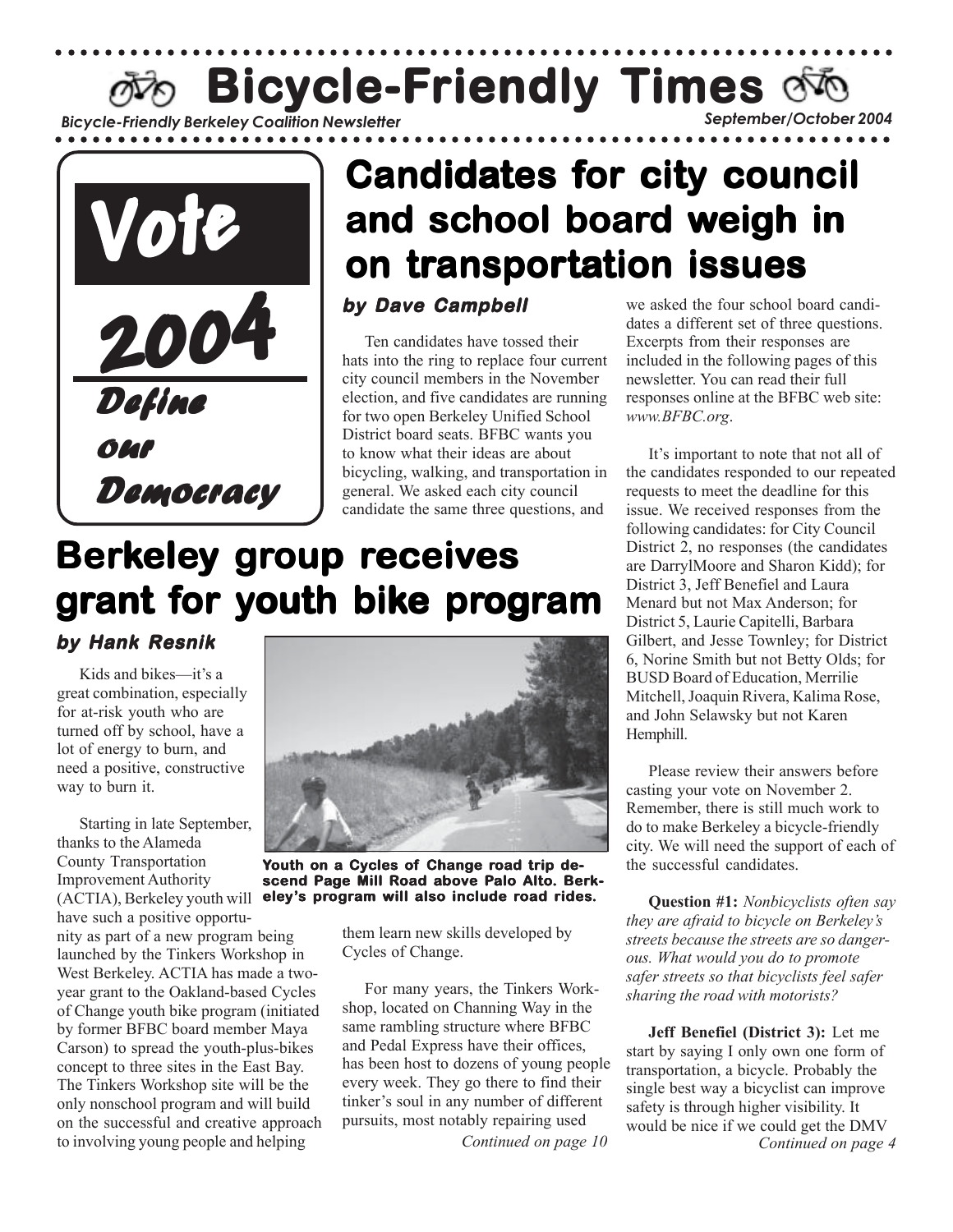# **Calendar of Calendar of Calendar of Events**

## **Berkeley Critical Mass**

The second Friday of every month, September 10 and October 8, 6 pm, Downtown Berkeley BART Station plaza.

## **Solano Avenue Stroll**

Sunday, September 12, Solano Avenue in Berkeley and Albany. Valet bike parking at the Wells Fargo Bank on Solano at Colusa. Volunteer bike parkers needed. Please send an e-mail to Dave Campbell at *dcampbel@ lmi.net* or call Dave at 510.549-7433 if you can help for an hour or two.

#### **City of Berkeley Bicycle Subcommittee Meeting**

Wednesday, September 15, 4-6 p.m. (meetings are generally the first Wednesday of the month, but due to staff vacation plans, September's meeting was postponed) and Wednesday, October 6, 4-6 p.m., Office of Transportation, 1947 Center St, 3rd floor. Open to the public. The role of the bicycle subcommittee is to work with staff on implementing the Bicycle Plan, including prioritizing projects, discussing funding strategies, and providing input from cyclists on the work staff is doing. For more information, please contact Heath Maddox at 510-981-7062 or email at *hmaddox@ci.berkeley.ca.us*.

#### **Berkeley Ferry Demonstration Ride**

By reservation only! Saturday, September 18, 8:45 a.m. Berkeley Marina behind the Harbor Master's Office. The San Francisco Bay Area Water Transit Authority, along with Assemblymember Loni Hancock, Berkeley Mayor Tom Bates, and Albany Councilmember Allan Maris invite you to preview the future by taking a demonstration ferryboat ride from Berkeley Marina to the San



Francisco Downtown Ferry Building and Farmer's Market. Reservations are required, but spaces are still available. To reserve your place, go to *www.watertransit.org/berkeley/ freeride.*

#### **How Berkeley Can You Be? Parade and Car-Free Day in Berkeley**

Sunday, September 19, downtown Berkeley. Valet bike parking at Milvia St. and Allston Way. Volunteer bike parkers needed. If you can help for an hour or two, please send an e-mail to Dave Campbell at *dcampbel@lmi.net* or call Dave at 510.549.7433.

#### **East Bay Bicycle Coalition Monthly Meeting**

The third Tuesday of every month, September 21 and October 19, 7:30-9:30 p.m., at the Rockridge branch of the Oakland Library, 5366 College Ave. at Manila. EBBC is working to preserve bicyclists' \$20 million in Safe Routes to Transit from the Governator's unpopulist raid, as well on potential bicycle improvements in and around the wonderful new community resource center/casino planned for the City of San Pablo – again, the Governator at work again.

#### **Traffic Calming Subcommittee**

The fourth Wednesday of each month, September 22 and October 27. The Traffic Calming Subcommittee is working on developing a new Traffic Calming Program for the City—a program that will prioritize traffic calming based on selected criteria uniformly applied to the entire city (rather than traffic calming for the neighborhood that shouts the loudest). Meetings are in the Office of Transportation, 1947 Center St, 3rd floor.

## **BFBC Volunteer Night**

Wednesday, November 3, 6:30-9 p.m. at the BCAT, 1336 C Channing Way at Valley. Your valuable assistance needed to help us get the next newsletter out and much more. Pizza, drinks, and bike smoothies for all!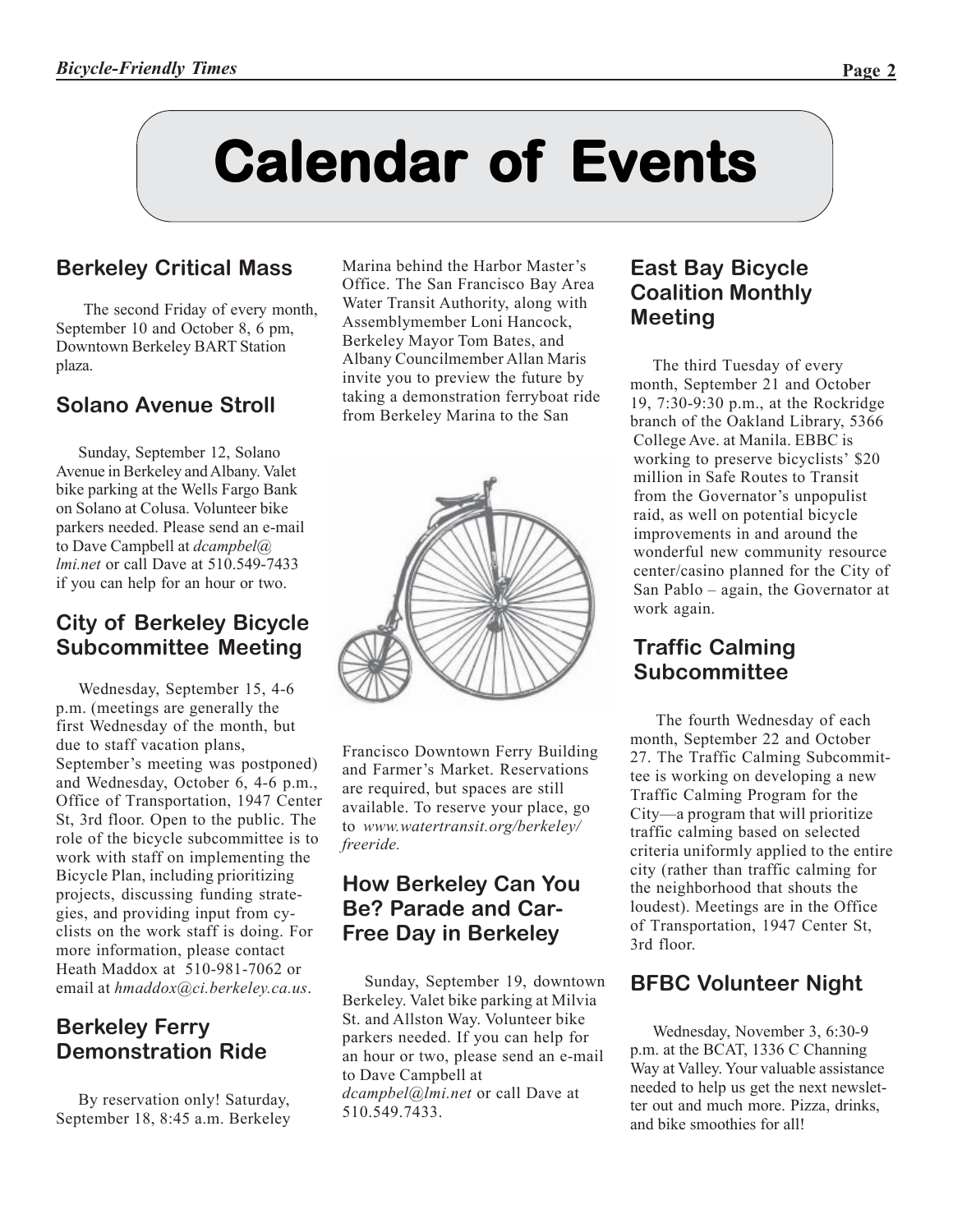## **BFBC on location in Berlin: Carfree Cities Conference a resounding success**

#### **by Jason Meggs**

Ah, Europe: promised land of endless bikeways, bountiful train networks, and pleasantly people-scaled neighborhoods. On behalf of the BFBC, I joined roughly 200 others from 30 countries for the fourth annual Towards Carfree Cities Conference in Berlin, Germany.

This was my first trip to Europe to live the many-fabled transportation wonders there, and I must say, seeing is believing! Simply making my way across town by bicycle on the opening day of the conference was a revelation. I was told I had to take the major streets, which I dreaded. Yet to my surprise, dedicated bikeways comfortably carried me most of the distance. There was almost no cross-traffic; special bicycle green lights at roundabouts; and a plethora of other cyclists. For a good stretch I passed through a forest! Who would expect a ride across a major, contemporary city could be so divine? Yet this was only the beginning of what I would see.

The conference was inspiring and uplifting, spanning a full week and packed with attractions. It was difficult to choose between the many presentations covering everything from philosophical debates about the foundation of car culture to nuts-and-bolts theory on designing carfree spaces and oh so much more. We saw numerous photopacked presentations on existing carfree environments: islands, pedestrian districts, and contemporary housing developments. I actually toured a number of "optically carfree" projects in Berlin during the tour day. The entire conference got bicycles for the tours thanks to a fleet of donated "Call-a-Bikes" normally found around the city and rented with a simple phone call.

The networking potential was unmatched. A veritable who's who of the global carfree movement was there. Indeed, a main focus of the conference was the further development of the World Carfree Network (WCN) which puts on the conference and publishes Car Busters magazine, as well as providing resources for many projects internationally. BFBC has officially joined as a member organidisabilities, Arie Farnam, fund-raiser for the Network, a journalist and filmmaker and a self-described transportation refugee from Oregon (as she can't drive due to her visual disability), focused on forging alliances between the disability and carfree movements. Her article in the latest Carbusters magazine (issue 20) will be available soon, free to BFBC members, for pick-up from the

Bikestation and the BCAT.

After the conference I joined the fourteenth Ecotopia Biketour and pedaled across Germany for two weeks, zigzagging through the countryside, visiting and learning from organic ("Bio") farms, universities, protests of road-building, forests, and caravan villages. Much of the countryside has little traffic, and separate bike paths frequently adjoin the roadways. The scenery was beautiful, the way was flat, the weather perfect. And 50 riders

from perhaps 20 countries got to learn from each other and continue to build the network. Every town we went through showed the benefits of peoplefirst planning, not only because of the excellent transit systems and peopleoriented land use practices, but because starting in the '70s, cars were pushed out of the downtowns. Berkeley would benefit greatly on all levels were we to bring some of that European sensibility to our own ailing town and start painting in a carfree city center.

The next conference will occur in Budapest, Hungary, in July 2005. The Bay Area has until December 10 to produce a proposal for bringing the sixth conference here in 2006. Contact me immediately at *jmeggs@bclu.org* if you would like to help bring this excellent conference to the U.S. for the first time. Learn more about the network and past conferences at *http://www.worldcarfree.net/.*

#### **Ich Bein Ein Berliner**

zation and encourages other groups to do so as well.

Perhaps the most poignant thing about the network is how wellgrounded, inclusive, and realistic our foundation is by setting our goal on reducing car use substantially but not precluding groups, projects ,and approaches which are not entirely free of cars. The Network invites all groups that are working towards reducing auto use to join and participate, even if cars are part of their plan (e.g., carsharing providers). The very name of the conference reflects this: "*Towards*" carfree cities. It's an exciting new development to see so many diverse international interests gathering together under the carfree goal. Together we can really make a difference.

Of particular interest to Berkeley, with its large population of people with

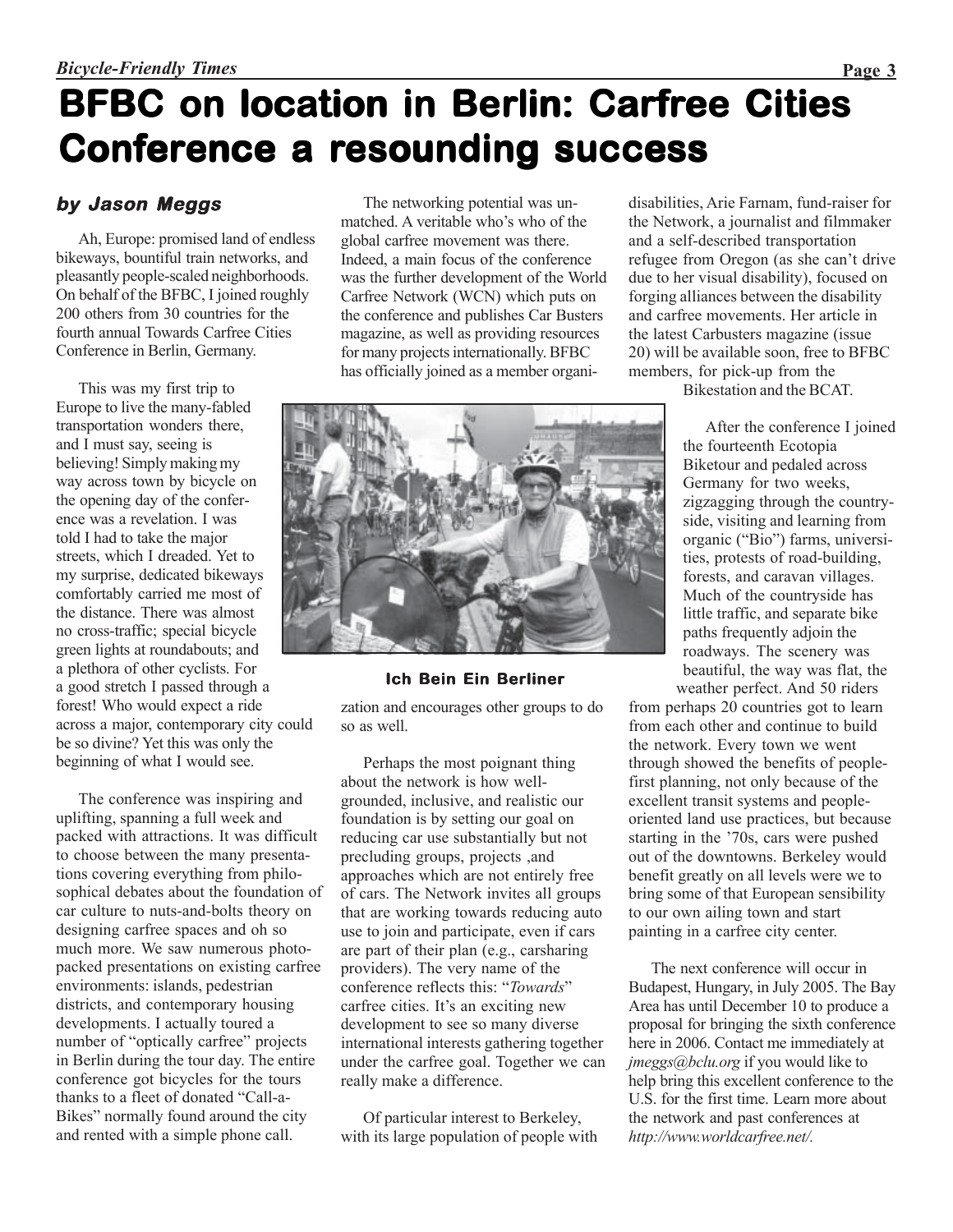## *Candidates,* continued from page 1

to make it mandatory to include at least one question on its driver's test that had to do with how a motor vehicle operator should behave around bicycles. This would help to solve long-term goals, but in the short term we are still in a risky situation. It's just a plain fact that the drivers of today are far less courteous than they were 25 years ago. It tends to stem from longer commute times, more job stress, less driver education, and more cars on the road. I would also, in the same voice, say that bicyclists are less prepared to mount the roads than they once were. It used to be that even very young kids had to pass a safety exam to ride their bikes on the street, and now all you need is the nerve. To get safer streets we need greater safety education on both sides of the equation, motorists and bicyclists.

**Laura Menard (District 3):** I was convinced by a coalition of neighborhood leaders to take this opportunity to ensure our voices are heard. While I find the questions too narrow and specific to answer, I would like to let you know how my family commutes. I have been a resident of South Berkeley for the past 23 years.

As a family of four, we own one car primarily for loads, shopping, and trips out of town. My husband uses a bike to BART, even when he has a meeting in South San Francisco or it is raining. On the weekend he can be seen rollerblading for stress reduction all over town, doing errands and personal business. My oldest son rides to REI, where he works in the action sports department. He will be a bike commuter next year at college. During his senior year at Berkeley High School he did a semester internship about climate change. His younger brother walks to the high school.

I prefer walking or biking, and I wish we had a more pedestrian-friendly town. Biking has been our preferred transportation method for many years and we have come up against all difficulties and barriers presented to bicyclists trying to share the road with

far too many cars. My husband has been injured in a hit and run, ripped ligaments in his shoulder when a door was opened into him, and he stills rides to work. We have suffered several bike thefts and are frustrated by the high percentage of bike thefts in Alameda County.

My motivation towards further public service comes from years of work on neighborhood and school reform efforts. I hope to give South Berkeley the attention and care it deserves. As a person committed to alternative transportation as a way of life, I will make balanced



decisions with a critical eye understanding of the realities of biking/ walking in Berkeley. I see the potential of reducing automobile use downtown by requiring large housing projects to develop carsharing alternatives.

**Laurie Capitelli (District 5):** There are several things that can be done to promote safer streets for bicyclists in Berkeley. As long as we have the sheer number of vehicles on the streets that we have here in Berkeley, the situation will be difficult. With that said, I would suggest the following:

A. Promote the location and value of the existing bicycle boulevards and expand their number.

B. Develop traffic-calming techniques specifically for these boulevards as they relate to bicycles. Painting a line on a street does not make a bicycle boulevard.

C. Encourage bicyclists to use these designated streets as much as possible and to avoid some of the main arterials that are not so designated.

D. Increase public awareness of the need for drivers to share roadways not only with bicycles but also with pedestrians.

**Barbara Gilbert (District 5):** To promote safer streets, I encourage and support more traffic-calming measures and more enforcement of traffic regulations, including regulations that apply to bicyclists. We should consider licensing bicyclists, because it is a reasonable way to support some bike infrastructure and to encourage safe and legal biking. I also encourage walking whenever possible.

**Jesse Townley (District 5):** We need to complete the bicycle boulevards so that bicycle lanes go through destination districts as well as between destination districts. Shattuck Avenue in downtown Berkeley is especially dangerous and must be resolved as soon as possible. We need to implement a serious local "Share Our Streets" program. We can improve our streets and sidewalks by encouraging civility, common sense, and safety for users of all methods of transportation. We should defeat polarization based on transportation choices and encourage cooperation and coordination between all of us. After all, most of us do not solely use a single mode of transport. For instance, many of us switch from being a pedestrian to being a bicyclist to being an automobile driver within the course of an average day. Others of us switch from being wheelchair users to being automobile drivers daily.

#### **Norine Smith (District 6):**

A. Make more bicycle boulevard only streets. Bicyclists can feel totally safe when the entire street is dedicated to bicyclists with few interruptions like Channing, Virginia, and California Streets. Reduce the multi-use east-west *Continued on next page*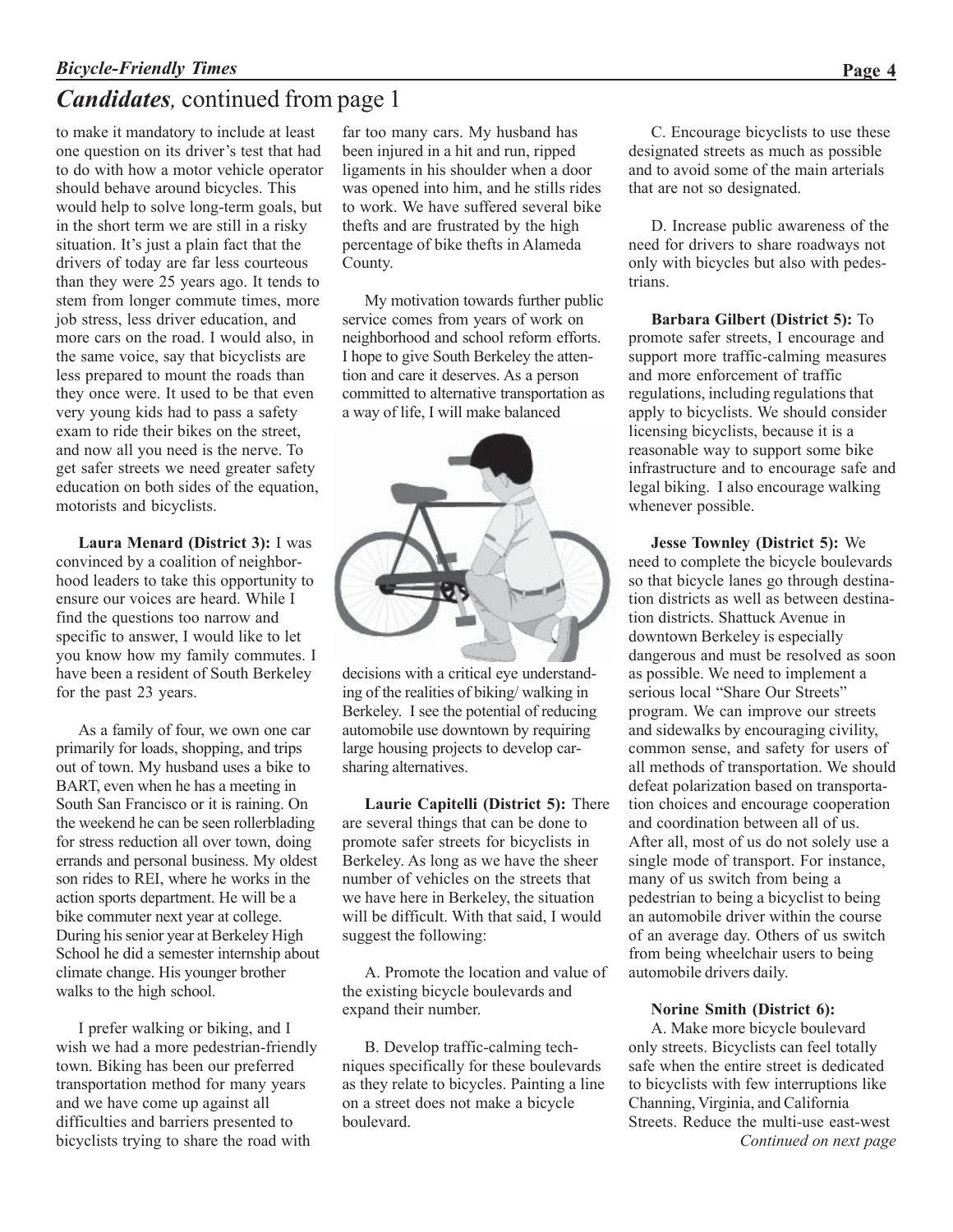#### *Bicycle-Friendly Times* **Page 5**

## *Candidates,* continued from page 4

and north-south streets to five or ten major ones and make all the others bicycle boulevards exclusively. This way the autos could make serious time on these major throughfares and stay away from the bicycle boulevard streets. I am not a bicyclist but a walker, and these rules could benefit all nonmotorized forms of transportation.

B. Maintain the 25mph speed limit on the major corridors and reduce the speed limit to 15 mph on the side streets. These side streets could then be bicycle boulevards when the street extends for seven or more blocks and just slower streets for the shorter roadways.

C. Mount an education campaign through signs and educational TV programs, extolling the contribution bicyclists and all self-propelled persons make to reduce global warming. Global warming is such a serious threat to our continued existence right now. Educate motorists to the fact that each of those bicyclists out there is doing their part to contribute to a cleaner, healthier earth, not melting the glaciers or the ice cap. Suggest they try to view bicyclists with a little more respect.

D. Make road signs like up at the Nimitz trail but for streets. The Nimitz trail signs read a bicyclist must give way to a horse and a walker, and the walker must give way to the horse. The road sign could read "Autos must give way to bicyclists and walkers."

E. Wheelchairs and bicyclists must give way to walkers/wheelchairs.

F. A campaign to encourage courtesy and respect from and to all other forms of transportation would be helpful. Motorists, bicyclists, or walkers all wish to be in control of the road situation. Let us suggest a little courtesy and respect for the other guy, no matter which form of propulsion he/she employs; motor, bicycle, feet, rollerblades, skateboard, wheelchair, scooter, whatever.

G. We need more bicycle protected parking facilities like Seagate will provide at the downtown BART station. We need these throughout the city. I see too many bicycle corpses.



**Question 2**. *Often with bicycle projects there are competing needs to accommodate motorists, such as maintaining traffic flows, parking, and vehicle access. What do you think is the right balance between improving streets for bicyclists and maintaining conditions for motorists?*

**Jeff Benefiel (District 3):** I have seen first-hand merchants leave the downtown because of decisions on parking (the destruction of the parking lot behind the main library). As a bicyclist I would love to see more bicycle lockups placed on sidewalks in front of mercantile areas. If there isn't a lockup I don't like making the trip to shop. Even in my workplace I'm forced to lock to a parking meter, and nearly every parking meter has a bike chained up during the summer months. This tends to anger motorists. I'm willing to bet there is no way we are getting a bicycle lane on Shattuck in the downtown area. Parking is a premium down there, and the merchants will go elsewhere if customer parking isn't

assured. I'd like to see stop signs near the Berkeley Bowl/Walgreens area on Shattuck diverting major traffic onto Adeline (a street that was designed for higher traffic flow). Making sure the bike routes all have traffic signals where they cross major streets would be a real plus (California where it crosses Dwight comes to mind). Telegraph, after it becomes one way at Dwight, is a disaster. There is more traffic then the street manage. If we closed it to pedestrian/bicycle only it begs the question "What about the merchants?"

#### **Laura Menard (District 3):**

*Candidate Menard provided a single, comprehensive response to all three of our questions. Please see her response to Question 1.*

**Laurie Capitelli (District 5):** Most Berkeleyans will continue to use automobiles as their main mode of transportation outside of walking in their immediate neighborhoods. So I would again focus on the expansion and enhancement of bicycle boulevards to try, to the degree possible, to separate bicycles from autos. Where that is not possible I would suggest controlling auto behavior through traffic-calming techniques.

We have in place in our city a sometimes not so coordinated system of traffic diversion and calming. This system was originally established mainly to reduce levels of traffic and speed in the various residential neighborhoods while generally diverting traffic to an arterial system. It would seem to me that system could be revisited responding to the needs of bicyclists as well.

**Barbara Gilbert (District 5):** I am not a traffic expert, so I cannot say with certainty what is the correct balance between improving streets for bicyclists and maintaining conditions for motorists. The bike boulevards have provided safer routes for bicyclists, and these should be maintained.

*Continued on page 8*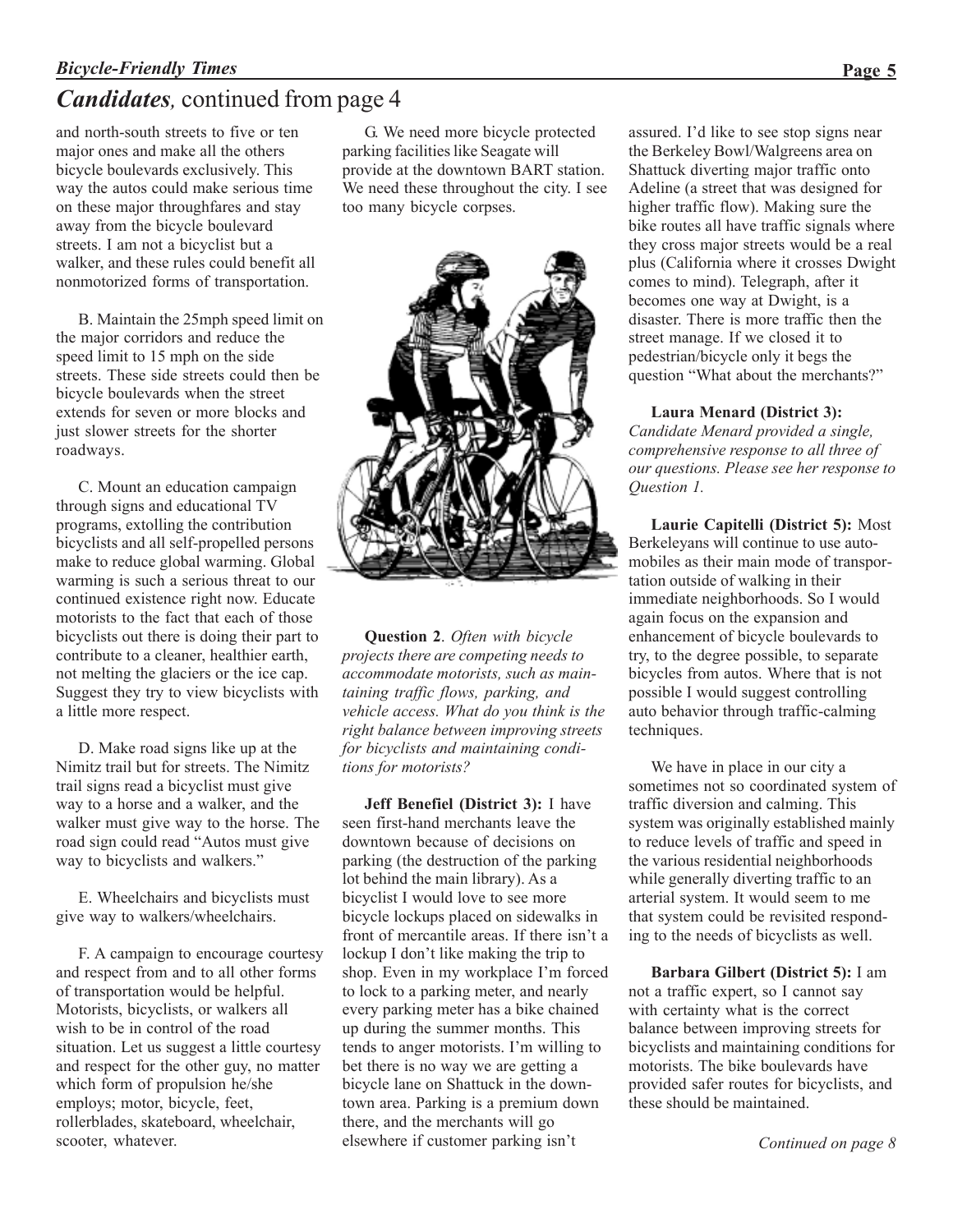# *Bicycle-Friendly Times News & Items Page 6*

with two-sided signs—and then followup with a full evaluation of their effectiveness at reducing bicycle riding on sidewalks. In addition, city staff has decided that some of the greatly dimin-



ished bike fund budget will be used to pay for the signs. Repeated requests by Bicycle Subcommittee members, as well as the Transportation Commission, that city staff solicit public input on how bike funds are spent, are being ignored. Now, not only will additional staff time be used for this project, but additional bike funds will be used as well.

#### **New Albany Bike Listserve**

There is a new e-mail list for people in Albany interested in bicycle and other non-auto-related transportation issues. People may sign up at *http:// lists.ebbc.org/listinfo.cgi/albanyebbc.org*. Albany-ebbc.org is a discussion list for bicycle, pedestrian, and other non-automotive transportation

issues and projects in the City of Albany. The purpose of this list is to exchange information on relevant projects, notify list members of important meetings and other public input

forums, and to develop new alternative transportation projects. This list is hosted by the East Bay Bicycle **Coalition** 

## **Return of the Hoes Down Festival bike ride**

The Hoes Down Festival held at Full Belly Farm near Davis will be held October 2-3, which means it's time to start thinking about the ride out there! There were 25 pedalers last year, and there may even be more this year taking the train to Davis, taking a fun and mellow ride out the farm, stopping for great food, jamming, laughing, and sweating a bit along the way. There is a web site with most of the informa-

tion you might need but the basics are included below. Feel free to invite as many folks as you want. This is certainly "the more the merrier" type of ride. We'll figure out the logistics of getting so many there by train once we know what we are working with, so RSVP to me when you can.

#### **The Low Down: Hoes Down Ride 2004, Davis to Full Belly Farm (and back), Oct. 2-3, 2004**

Meet at the Emeryville train station at 7 am on Saturday Oct. 2 (or Davis Amtrak station at 9 am). Ride about 35- 40 miles on flat farm roads. Music, singing, laughing, and sharing food along the way. Arrive late afternoon at the Hoes Down. \$15 entry. Cyclists don't have to pay extra to camp (thanks to the Full Belly Folks!). You also have

#### **I-80 overcrossing landscaping project restarts**

The City's Parks & Recreation Department has started finalizing designs for the east side touchdown plaza and greenscape for the I-80 bicycle and pedestrian overcrossing. Consultant John Hykes showed a revised plan to the Bicycle Subcommittee in August that included the elimination of more than half of the greenscape areas of the touchdown plaza in favor of retaining car parking for an adjacent business. The Bicycle Subcommittee gave city staff an earful on that one, and staff agreed to reevaluate the idea and see how much of the parking can be removed. There is no timeline at present for when final designs will

be complete. Original plans for the touchdown plaza, completed over one year ago through a public process, included a substantial greenscape around the touchdown plaza. However, an adjacent business may have a use permit for some of the existing parking spaces. Despite the efforts of bicyclists, a compromise may be needed.

#### **Bikes on Sidewalk campaign continues to absorb money from the City's bike fund**

Because the new, purple signs "Ride Bikes in Street" and "Walk Bikes on Sidewalk," recently installed in downtown Berkeley, are only single-sided, city staff have decided to replace them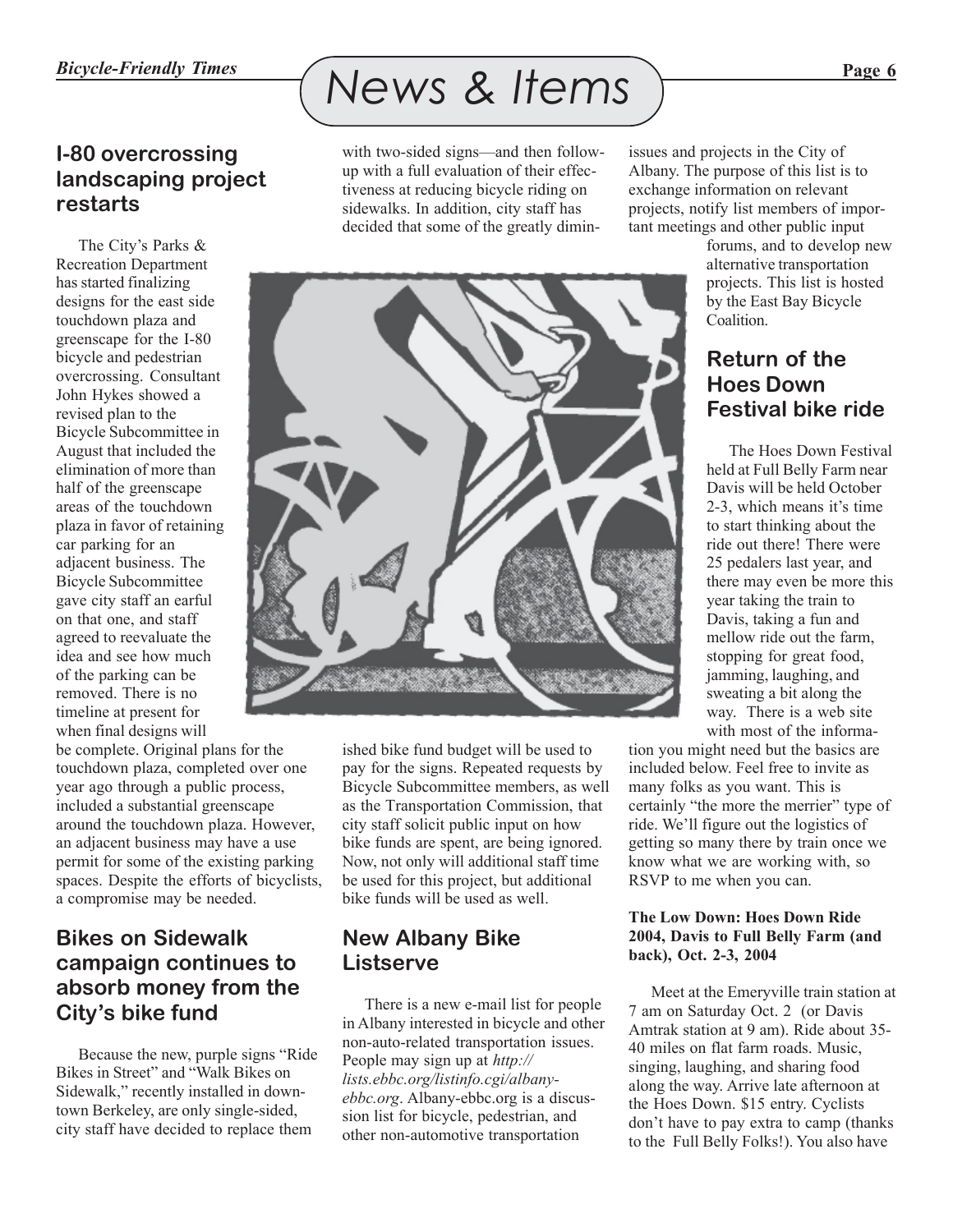## *News & Items,* continued from previous page

the option of volunteering for free entry. To do so contact *judith@fullbellyfarm. com*). Enjoy the music, food, dancing, booths, animals, the farm, and the people. Camp overnight. Big breakfast in the morning. Ride back to Davis to catch the 5:45 pm train Sunday. This is a self-supported tour—no sag vehicle (except for the Xtracycles carrying the coolers and bike-blenders) .

See: *http://homepage.mac.com/ shanerh/GroupSites/Personal27.html* for more information. RSVP to Shane Rhodes at *shanerh@mac.com*.

## **BABC job posting**

The Bay Area Bicycle Coalition (BABC) represents all the local bicycle coalitions on regional issues. BABC is planning to hire its first-ever executive director. BABC is looking for a dynamic individual with skills and experience in organizational development and a commitment to bicycle advocacy. BABC may also hire one or more coordinators to help plan and implement the next Bike to Work Day event (scheduled for May 2005). BABC is asking interested applicants for either position to submit a resume and letter of interest by September 30, 2004. The BABC job announcement is available at *www.bayarea.bikes.org.*

## **DUI driver get 14 years for killing cyclist**

Friends and relatives tearfully remembered Daniel O'Reilly on a late-August Monday at the Superior Court sentencing of a drunken driver who killed the 43-year-old father of two last April as he bicycled home from work.

Judge Elaine Rushing then sentenced William Michael Albertson, 46, to 14 years in prison, the maximum term for vehicular manslaughter, in O'Reilly's killing.

O'Reilly, who lived in Sonoma, was

an actor, dancer, musician, environmentalist, marketing whiz, and devoted husband and father, family members said at Monday's emotion-filled hearing.

"He was so much more than a victim of this crime," said Mary Eble, his sister-in-law. "He can never be replaced."

O'Reilly's wife Patty said her life has been changed forever by Albertson's act. "I have lost my best friend for the past 17 years," she told the judge, "I have had to tell our daughters that their father would never be coming home to us again."

O'Reilly was bicycling home from his job as a marketing analyst at Kendall-Jackson Wine Estates in Santa Rosa when he was struck about 5:20 p.m. on April 19 on Mark West Springs Road. He was an avid bicyclist who pedaled to work at least once a week, friends said.

 $CHP$  investigators said Albertson<sup>1</sup>s pickup swerved into a guardrail and struck O'Reilly, throwing him 25 feet off the road. Albertson, who lives in Lake County, didn't tell authorities he'd hit anyone, and O'Reilly's body wasn<sup>1</sup>t discovered until later.

Albertson was arrested at the scene on suspicion of drunken driving, and authorities said the level of alcohol in his blood was almost three times the legal limit. He has been held without bail in Sonoma County Jail.

Last month, Albertson pleaded guilty to vehicular manslaughter, drunken driving, and hit-and-run driving.

O'Reilly's killing happened just eight days after two other bicyclists were struck by a drunken driver near Santa Rosa. One of those cyclists died and the other was seriously injured. The accidents outraged Sonoma County bicycle activists, who attended Monday's hearing and other proceedings in Albertson's case.

# **"Spare the Air" Day bike parking**

Park your bicycle at a free BFBCattended bicycle parking facility and then ride BART for free!

On the first five weekday "Spare the Air" days from 6:30 am-7:00 pm attended bicycle parking will be provided at Dublin/Pleasanton, North Berkeley, Walnut Creek, Downtown Berkeley, and Embarcadero BART Stations through October 15. Located adjacent to main station entrances, temporary bicycle parking "corrals" at Dublin/Pleasanton, North Berkeley, and Walnut Creek will be guarded by bicycle parking attendants on the first five weekday "Spare the Air" days through October 15. BFBC will operate the North Berkeley and Down-



town Berkeley corrals, and all three temporary Spare the Air bike corrals will be using BFBC's new valet bike parking rack systems.

The Bikestations at Downtown Berkeley and Embarcadero offer bike parking every weekday and will provide extended hours of operation on "Spare the Air" weekdays. Do your part to help "Spare the Air." You can get advance notification of Spare the Air Days by registering for email AirAlerts from the Bay Area Air Quality Management District. Go to *http://www.baaqmd.gov/* and click on "E-mail alerts"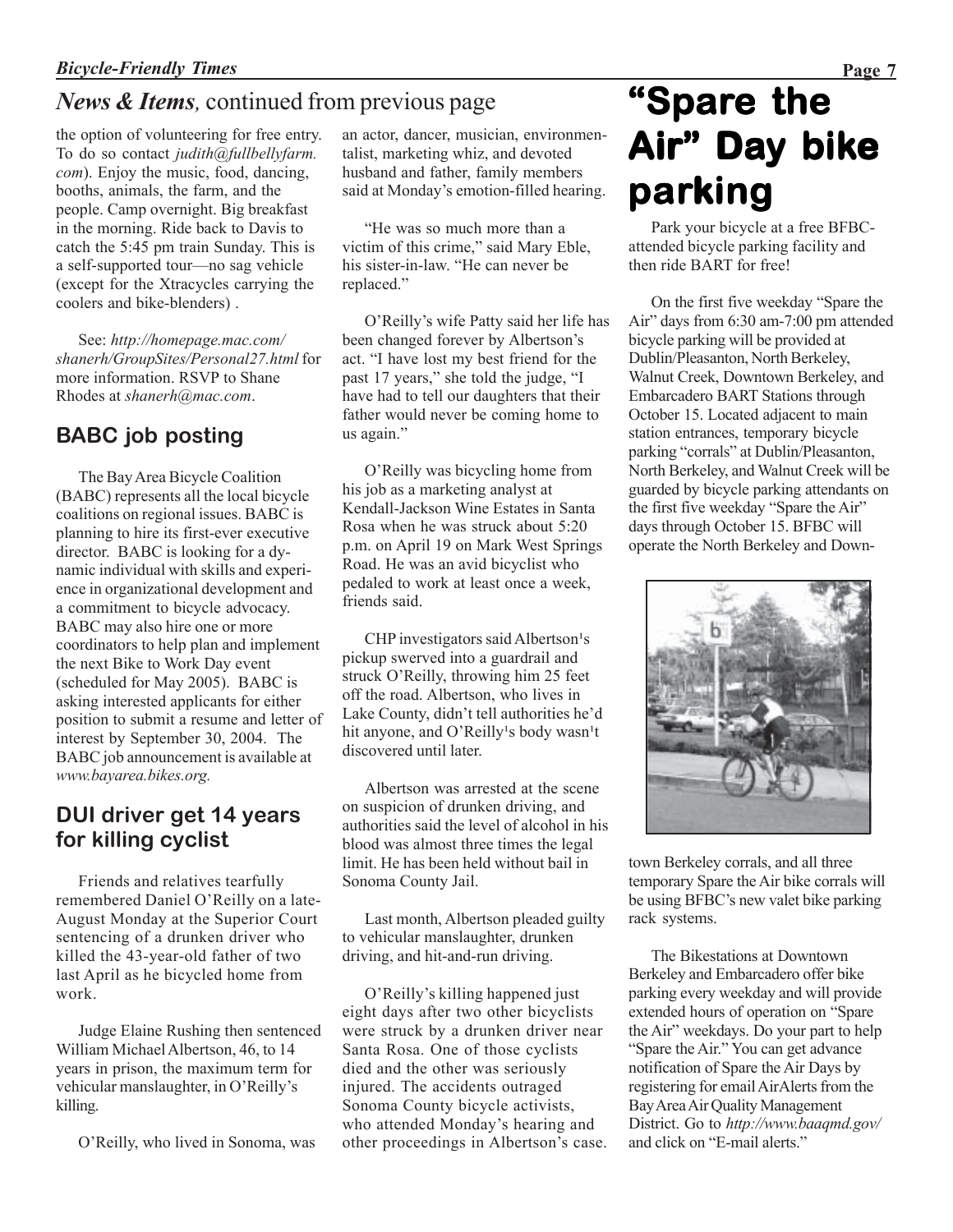## *Candidates,* continued from page 5

**Jesse Townley (District 5):**

There must be a balance of non- and low-polluting transportation (pedestrians, bicycles, wheelchairs, electric/ hybrid/biodiesel vehicles) and auto/ truck traffic. Realistically, our state and federal governments are systematically starving our public transit systems, so we cannot count on increased public transit services as a reliable alternative to auto use. Although pedestrian, wheelchair, and bicycle methods are preferable to any polluting transport method, there are many necessary uses for autos, paratransit vans, and delivery trucks. We should continue providing for safe, energy-saving, and efficient traffic flow for all transport methods. For instance, traffic roundabouts (with clear instructions for all users like everyone entering the roundabout yields to traffic already in the roundabout) are common-sense, costeffective traffic-calming devices which serve all transport methods. The surrounding community can help defray maintenance/beautification costs by donating materials and labor for plants/gardening on the roundabouts.

**Norine Smith (District 6):** See the answers one through five to question one above. Motorists and bicyclists must make eye contact when parking or trying to enter a garage if a collision is to be avoided.

**Question 3:** *There is a lot of pressure to use public funds to build a new downtown parking garage. There are also many other worthy unfunded projects in downtown Berkeley to improve transit service, pedestrian safety, and bicycle access. As a council member, what leadership would you bring to this issue?*

**Jeff Benefiel (District 3):** Well, if you've been reading this far, you will note that I'm one of those who is none too pleased to see the parking garage behind the library go away. Now you say there is pressure to

build a new parking garage. It sounds like robbing Peter to pay Paul. A new parking garage means concrete, and unless you haven't heard, there is a world-wide concrete shortage that has driven the per yard price through the roof. In the short term, we need to think about less building materialintensive solutions to our problems. New project funding is not likely to fly considering the fiscal crisis we are in right now. If the police are willing, I'd like to see more safety seminars, especially in classrooms. It really is a police issue more then a fire issue, as it entails street safety. Perhaps the public needs to be shocked back into reality on what happens when a 150 pound pedestrian meets 2,000-pound automobile. I'm sure our paramedics can explain that sad event quite clearly.

**Laura Menard (District 3**): *Please see her response to Question 1.*

**Laurie Capitelli (District 5):** A new downtown garage is only one element in the important consideration of providing access to the downtown area for a large number of people coming to our community for employment, entertainment, and shopping. The Transportation Demand Management (TDM) study provides a number of proposals that suggest that merely creating more parking spaces is not the most efficient or best solution.

I believe access to the downtown is a critical element if we are to have hope of revitalizing this important community asset. Access can be walking, public transit, cars, or bicycles. Housing in the downtown will bring many more people onto the streets. Public transit will remain problematic until there is adequate and reliable long-term funding, but it does currently provide some limited access. Autos in the downtown consist of commuters (mainly public employees) and shoppers/visitors. These two groups of users need to be addressed differently. The city must provide *Continued on page 10*

incentives for public and private sector employees not to bring cars into the downtown. There needs to be a strong and comprehensive system of incentives to accomplish this task through everything from transit passes to carpooling to limiting of actual parking spaces available for long-term use. There are many suggestions worthy of consideration in the city TDM study currently on the table. There must be adequate visitor parking provided to allow visitors using cars to have some level of confidence that they can be accommodated. Bicyclists need bicycle boulevards (streets that discourage or dramatically slow auto traffic, not just a thick line painted on the asphalt) and adequate and secure parking.

**Barbara Gilbert (District 5):** I want to see a lively and revitalized downtown that is a center for quality retail, commerce, and entertainment. We need this to reclaim our sense of our city's downtown core and to expand our sales tax base. I believe that, realistically, we will never draw Berkeley's middle class adult population to downtown to shop and play unless there is adequate parking. I propose satellite lots on the edge of the downtown core, within approximately five walkable blocks to the core. These should be supplemented by a shuttle service, geared to those who cannot or will not walk or to transport visitors with purchases, that circulates between Berkeley's major retail centers.

**Jesse Townley (District 5):** We need to bring the innovative Bikestation at Berkeley BART aboveground and fund it for longer periods of daily operation. We should expand other on-street bicycle and motorcycle parking and keep both types of parking free/exempt from parking permits/parking meters in order to encourage both extremely efficient modes of transport.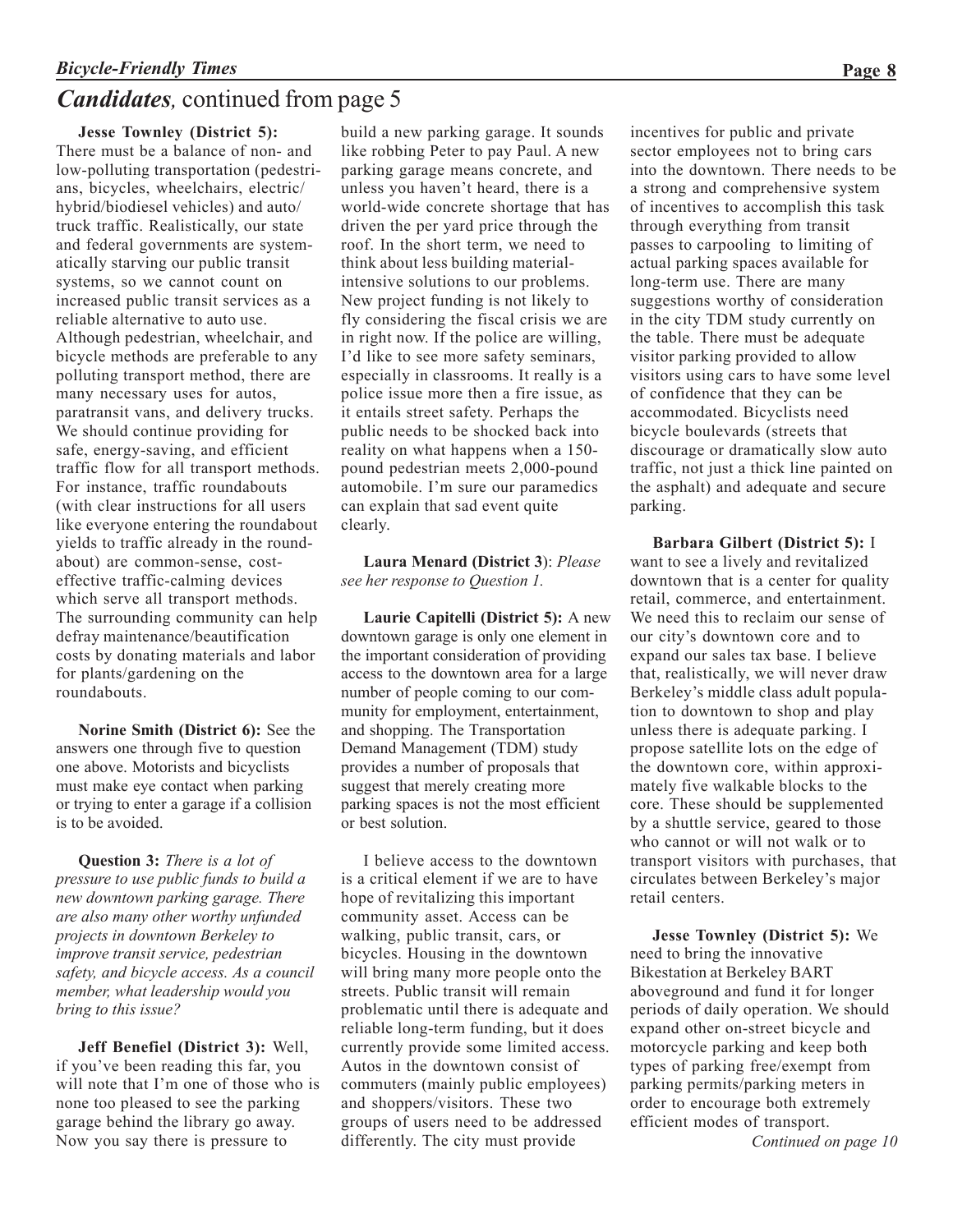## **B.U.S.D. Board—Excerpts**

**Question:** *As a board member, what will you do to improve safety for pedestrians and bicyclists around Berkeley's schools?*

**Merrilie Mitchell:** I would like to do everything possible and reasonable, including slowing traffic, increasing parent, community and University student involvement. I would consider creative experiments such as colorful children's artwork on pedestrian crosswalks around schools (if the school and neighborhood got behind the idea). I believe we need more traffic officers and UC Berkeley should help supply them because they attract so many vehicles to Berkeley (and UC students will benefit from safer streets). I will lobby for more bike cops to traverse bike paths and routes and for more walking cops to walk where they are most needed. I would try to encourage BFBC to expand the good work they do to educate the community about bicycling and bike safety. We need to reach many more people. Berkeley streets have been considered the most dangerous in the state for pedestrians and bikers, so a licensing/education program would be an opportunity to educate all our bikers. This should be an incentive-type program, not a punitive one, and not a new tax on Berkeley homeowners. In South and West Berkeley, the safety of schools and streets is directly related to crime and gang activities. Two approaches have had great success in New York and Boston. One: put the "hot spots" on the map and go after them. Two: go after the little guys on the street who are involved in seemingly petty crime activity. Do both, along with real community policing and city efforts to improve the quality of life in those beleaguered neighborhoods.

**Joaquin Rivera:** In 1999 the Board passed a resolution, co-authored by the Bicycle-Friendly Berkeley Coalition, which led to the formation of a Traffic Safety Committee to address traffic safety issues around our schools. Working with the city we have made significant progress in this area. We need to continue building on the good work this committee has done. We must strengthen our traffic safety education campaign. It is essential that we identify the issues at each site and educate parents, students, staff. and the neighbors of desirable traffic patterns around schools, pick-up and drop-off locations, unsafe behavior, and what are the proper ways to do it. The District must monitor, on a regular basis, bus and parent loading/ unloading areas, delivery areas, and parking to ensure the safety of the students, staff and community members. Working with the police department we need to enforce traffic rules to ensure the safety of all. Reducing traffic is also critical. Use of public transit and car-pooling should be encouraged for those who cannot walk or bike to school.

**Kalima Rose:** I will work with school sites to do community planning and apply for Safe Routes to School Funding. I will promote the bicycle safety video made last year with Berkeley High students to all school sites and on the Berkeley public television channel. And I will advocate that the Mayor and Superintendent add safe routes to school to the District-City collaboration.

**John Selawsky:** I am a regular bicyclist and pedestrian in Berkeley—in fact, I have limited my use of our one car, using it only for grocery shopping. Because I live on Blake St. between MLK and Milvia, I can walk and bike to meetings downtown. I also use my bike to get around between school sites and meetings in other parts of town. This issue is already one of my priorities, something I have worked on continually since late 2001/early 2002. I have been the Boardmember to introduce annual Walk (and Roll) to School and Work resolutions and have tried to publicize these events to the school community. With the very effective School Traffic Safety Committee (which I helped to first convene in 2002), community members have worked with me, District staff, City transportation staff, and the BPD on both safety issues and enforcement issues around our school sites. These issues include safe drop-off/pick-up zones, enforcement of double parking and unsafe practices (including crosswalk violations), and annual school safety plans that describe and detail procedures to mitigate and reduce congestion and to increase the numbers of kids and parents (and staff) walking and biking. We've made some solid small steps in this direction; I'd like to continue with this important work.

*Candidate Karen Hemphill did not respond to our survey.*

## **Bicycle-Friendly Berkeley**

**Coalition, Inc.** P.O. Box 13357 Berkeley, CA 94712 – 4357 Main Office: 510.549.RIDE (7433) 1336 C Channing Way, at Valley Street Bikestation: 510.548.RIDE (7433) bfbc@lmi.net

www.bfbc.org

**Dave Campbell**, *President* dcampbell@lmi.net

**Hank Resnik**, *Secretary* hankr@earthlink.net

**Trish Keats**, *Bookkeeper* pkeats@mail.com

*Volunteer Coordinator Position Open!* vc@bfbc2.org

**Joe Carroll**, *Bikestation Manager* joe-the7thCarroll@lmi.net

Bikestation Attendants:

#### **Ellie Byrne Judith Reich Michael Noonan Lori Fagerholm**

**Mark Abrahams**, Web site Editor <webmaster@bfbc.org>

**Daniel Duart,** *Newsletter Editor* Submissions welcome. Deadline for next newsletter is 25 October 2004. Send to  $\alpha$  aniel@magickhat.com>.

Board of Directors:

**Mark Abrahams Dave Campbell David Coolidge Emma Gilbride Jason Meggs Phil Morton Hank Resnik Claire Risley**

BFBC is a non-profit, 501(c)(3) corporation and a grassroots advocacy organization dedicated to making the City of Berkeley a more bicycle- and pedestrian-friendly place in which to live and work.

Our vision is a Berkeley where everyone is safe using the roads and can conveniently get around by bike, foot and bus -- a city with a network of bicycle boulevards where kids can bike to school and play.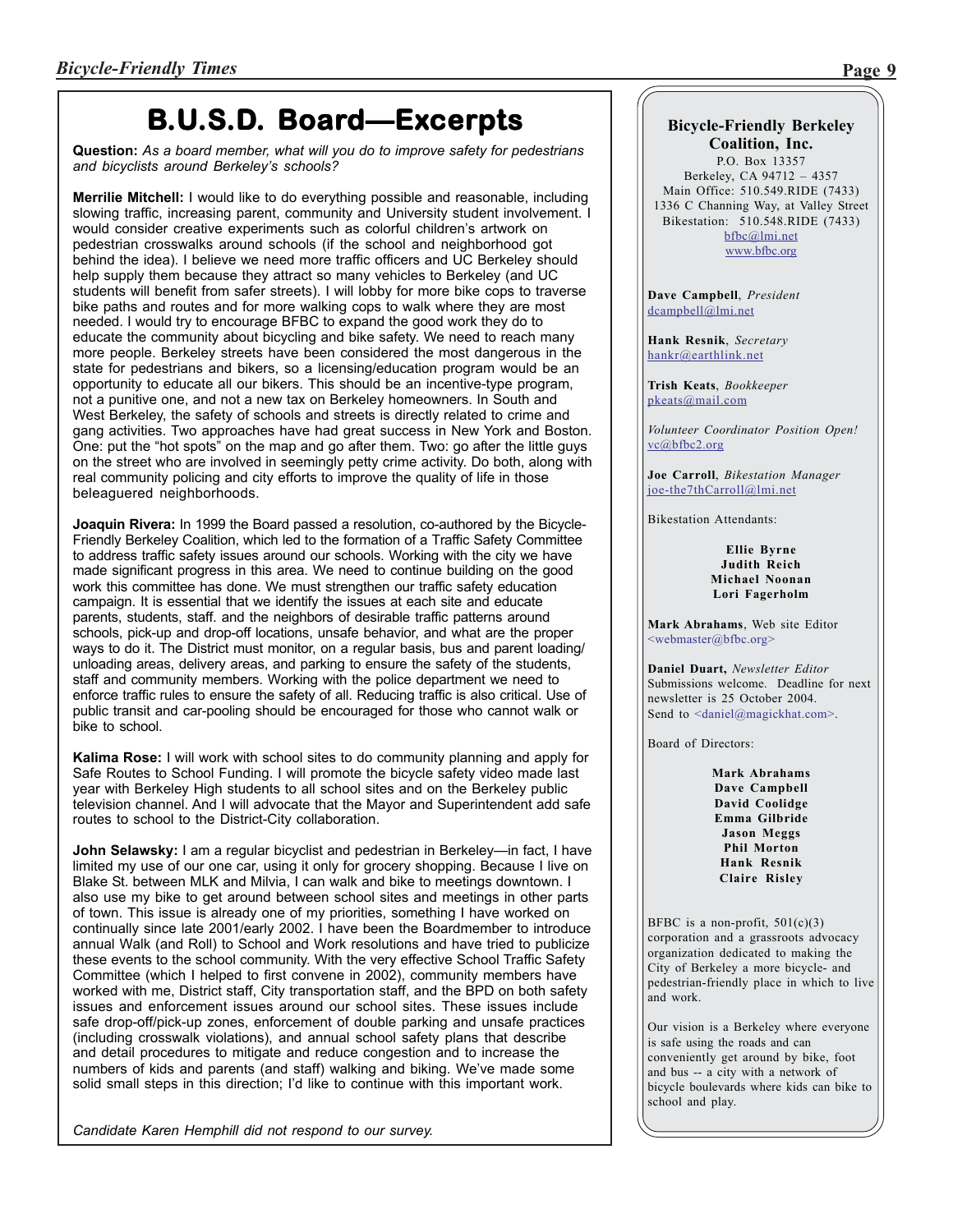## *Bicycle-Friendly Times* **Page 10** *Candidates* (cont'd.)

Safe, accessible downtown parking is vital for the following groups: families with small children, the physically disabled, seniors, regional patrons of the arts, regional shoppers/diners, people with large and/or multiple packages, and people who live in the hills beyond the reach of scheduled/convenient/reliable public transportation. Also, parking is vital for business deliveries, home deliveries, other economic purposes, and a huge array of cultural and social purposes. We should keep the current stock of vehicle parking and require replacement parking for any lost parking due to development in business districts. Parking is a shared responsibility of public and private interests. Innovative ideas like a parking assessment district would provide alternate funding sources for otherwise prohibitively expensive spaces. After all, Hink's garage was built by a private company and maintained for decades through a business assessment district.

**Norine Smith (District 6):** I want to bring back the city shuttles (there were 18 of them—under-advertised, obviously). They could make circles around the city, picking up at all the BART stops and winding around to Fourth Street, North Shattuck, Solano, Telegraph, and Downtown. When these routes were advertised folks could catch one of these shuttles to travel to downtown from their neighborhood. We will be losing Hink's parking lot and the Oxford and Kitteridge parking lots. MTC should be pressured to use more Proposition 2 monies for better A.C. Transit service in Berkeley so more parking lots are not necessary. A.C. Transit could also add more buses with bicycle racks on the front so intercity traffic by motorists would be reduced. Longer green lights will aid bicyclists and pedestrians and people in wheelchairs. The timed lights with a countdown at some of our major intersections are wonderful. We need more of them.

## *Youth Bike Grant,* continued from page 1

and abandoned bikes. It's like a huge bike scavenger hunt, the grand prize being newly rebuilt bikes kids can ride away and call their own. The real product, though, according to Tinkers Workshop education director Fran Holland, is "youth empowerment."

"The main focus," says Holland, "has been supporting kids and adults getting their hands on a bike. It's been a good entry-level activity to introduce people to using tools to meet their own need. It's both complicated and simple. The simple thing is we're salvaging bikes and helping people fix them. But it's also a model program that's making abundant resources visible and useful." Holland spends a lot of his time every week, particularly in the summer, traveling the region in search of used bikes—an average of 40-50 per week. "We'll share them with anyone who comes," he says.

The ACTIA-funded program at the Tinkers Workshop is designed specifically for at-risk youth in the West Berkeley neighborhood where the facility is located. The main staff person for the new program will be Gregg Lavender. He brings three years' of experience with the Cycles of Change program, working with young people from East Oakland's poorest and neediest neighborhoods. A main feature of Cycles of Change has been educational and recreational rides, including overnight trips and excursions as far afield as Big Basin State Park in the Santa Cruz Mountains—all by public transportation and bicycle.

"For me it's been like a big family," says Lavender. "I love these kids and want to hang out with them. The people I work with are the most giving people I've ever met." Before the program, says Lavender, many of the participating youth spent their time in front of a TV set overdosing on sugar. Cycles of Change has helped them get off the couch and onto a bike—and to shape up both physically and mentally. "It's such a great

program," says Lavender. "It's magical." Lavender's hope is to reproduce that magic at the Tinkers Workshop.

Lavender lives in West Berkeley, and he's excited about the opportunity to replicate the Cycles of Change ideas in his own neighborhood with kids from his own community. "It's real grassroots activism," he says.

Fran Holland emphasizes that an important goal of the new program is development of young leaders who, in turn, will be catalysts in their communities for leadership development among other youth. "It's a more formal and focused way to support kids than what we've done previously," he says. "In addition to a series of trainings, we'll have a rides program for the trainees. But the rides won't be open to everyone. They'll be for the volunteers in the Tinkers Workshop bike program. They'll get support and training on mechanics, and they'll also get leadership development through the rides program. We'll be riding around to other sites where kids are running or participating in community programs."

There's an important hitch to this story—and it doesn't attach to the trailer pin of an SUV. The ACTIA grant will only go far enough to pay Gregg Lavender's salary. All the other resources—volunteers to teach specific bike repair skills, used bikes and bike parts, and additional money for trips has to be raised separately.

To make a financial contribution to the program, write checks to Tinkers Workshop and mail to:

Tinkers Workshop 1336 Channing Way, Suite E Berkeley, CA 94702

To volunteer contact Tinkers Workshop at 510.644.2577.

Gregg Lavender at *G.lavender@ excite.com*. Fran Holland at *tinkerfran@ yahoo.com*.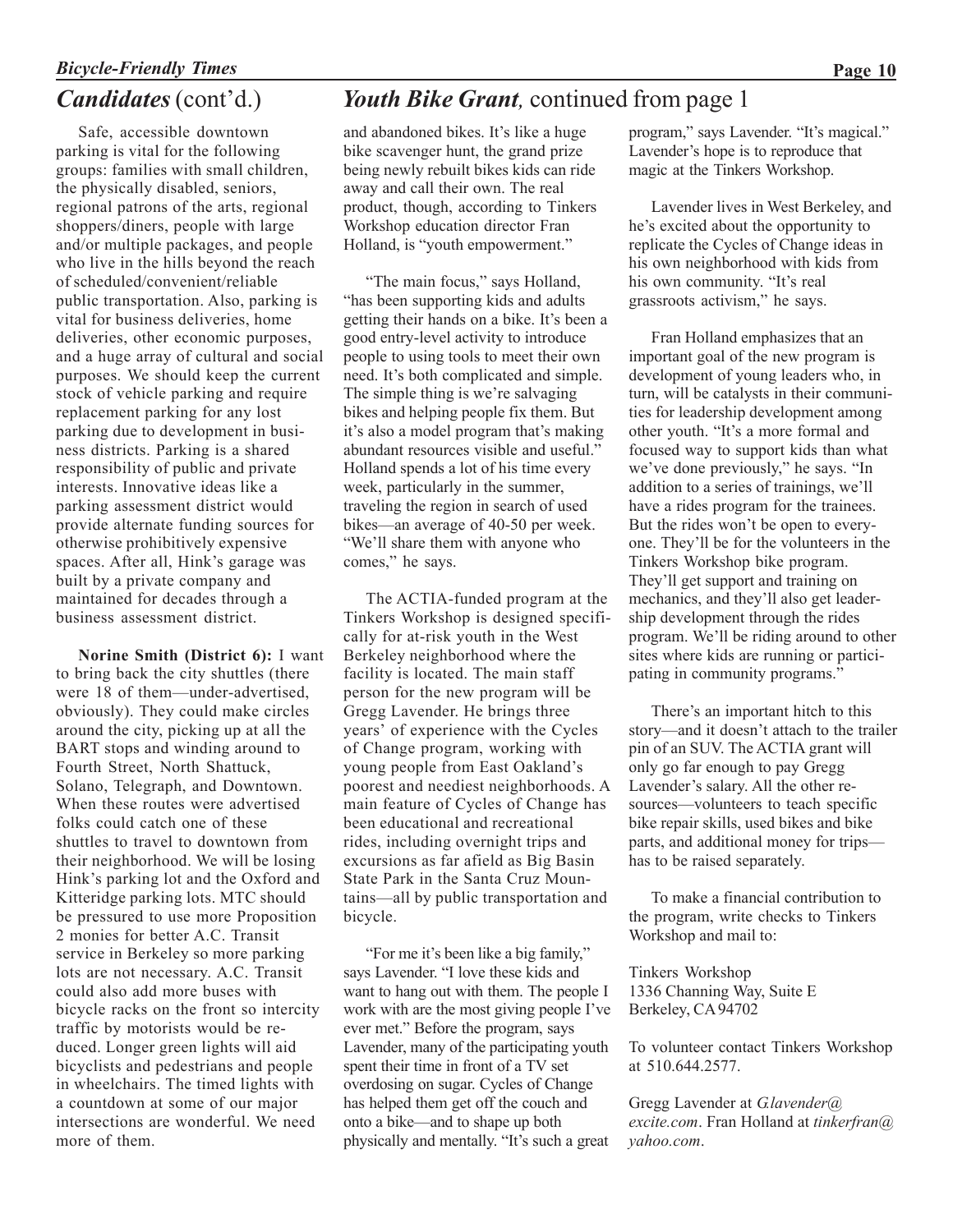# **Berkeley following Seattle's lead with traffic circles**

The Berkeley Office of Transportation is poised to begin installation of up to 25 new traffic circles in neighborhoods throughout the City. On July 20, 2004, the City Council approved the plan, with work to begin this fall. Funding will come from a variety of sources, including the Bicycle Fund. Fifteen of the traffic circles are planned for bicycle boulevards and other designated bicycle streets. The map

below shows the locations of the planned circles. Traffic circles are planned for Magna (6), South Oceanview (3), Dwight Area (6), Rosa Parks School (5), California Bike Boulevard (5).

All of the new traffic circles will be designed like the traffic circles recently installed in the LeConte Neighborhood, with full landscaping.



# *Stay in touch on-line!*

**Join one of one of the BFBC e-mail lists. Either our weekly bike news bulletin or daily talk list. For instructions, visit the web page: http://www.bfbc.org/maillist**

#### **Key City of Berkeley Transportation Contacts**

**Road Hazards** For all road hazard and maintenance issues (e.g. potholes, tree trimming, street lighting):

Public Works Customer Service Unit phone: 510.644.6620

**Bicycle Projects** For information on bicycle facilities (including bike parking), and bicycle programs and projects in Berkeley:

**Heath Maddox**, Bicycle & Pedestrian Planner phone: 510.981.7062 email: <hmaddox@ci.berkeley.ca.us>

#### **Transportation Projects**

**Peter Hiller,** Asst. City Mngr. for Trans. phone: 510.981.7000 email: philler@ci.berkeley.ca.us

**Bicycle Registration** Berkeley Police Dept. 510.644.6233

**Report Stolen Bikes/Illegally Parked Cars** Berkeley Police Dept. 510.981.5900

**Berkeley City Council**

Mayor: **TomBates** Phone: 510.981.7100 Fax: 510.981.7199 Email: <bates@ci.berkeley.ca.us>

District 1: **Linda Maio** Phone: 510.981.7110 Email: <maio@ci.berkeley.ca.us>

District 2: **Margaret Breland** Phone: 510.981.7120 Email:  $\langle \text{breland}(\omega_c) \rangle$ .berkeley.ca.us>

District 3: **Maudelle Shirek** Phone: 510.981.7130 Email: <shirek@ci.berkeley.ca.us>

District 4: **Dona Spring** Phone: 510.981.7140 Email: <spring@ci.berkeley.ca.us>

District 5: **Miriam Hawley** Phone: 510.981.7150 Email: <hawley@ci.berkeley.ca.us>

District 6: **Betty Olds** Phone: 510.981.7160 Email: <br/> <olds@ci.berkeley.ca.us>

District 7: **Kriss Worthington** Phone: 510.981.7170 Email: <worthington@ci.berkeley.ca.us>

District 8: **Gordon Wozniak** Phone: 510.981.7180 Email: <wozniak@ci.berkeley.ca.us>

**Postal Mail Address:** Mayor & City Council City of Berkley 2180 Milvia St. Berkeley, CA 94704 Fax: 510.981.6901